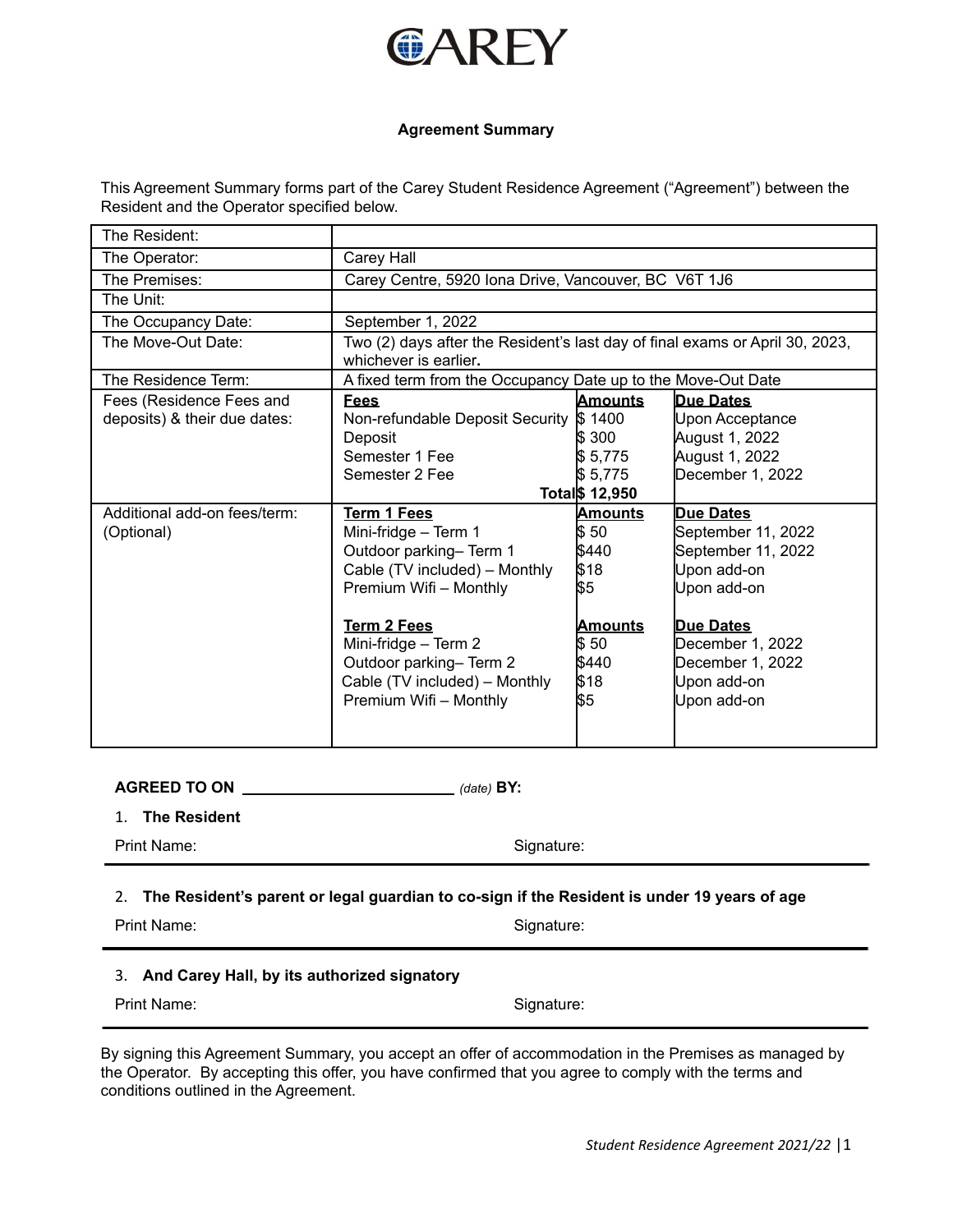

The Agreement Summary, the following pages, and the Carey Student Resident's Handbook form the complete Carey Student Residence Agreement ("Agreement") which defines the policies and regulations governing the offer of accommodation and the terms and conditions of accepting the residence at Carey Hall (dba "Carey Theological College") at 5920 Iona Drive, Vancouver, BC, managed by the Operator. This Carey Student Residence Agreement is between Carey Hall ("Operator") and the Resident as named in the Agreement Summary.

## **Definitions**

**"Assessment"** means a bill for an amount, determined by the Operator, that the Resident owes to the Operator on account of one or more of the following: any damage to, repair of or loss of the Operator's property (including keys, access cards, and tags) or extraordinary service, cleaning, administrative or other costs the Resident or the Resident's guests cause to the Operator's facilities whether through accident, neglect or intent.

**"Carey Student Resident's Handbook"** means a handbook for student residents that outlines additional terms, conditions and expectations and may be updated from time-to-time.

**"Occupancy Date"** means the move-in date of the Resident as identified as such on the Agreement Summary, unless otherwise agreed in writing by the Resident and the Operator.

**"Fees"** means the residence fees applicable to the Resident's accommodation, deposits, plus all other sums, amounts, charges and monies payable by the Resident to the Operator pursuant to this Agreement, including, without limitation, all assessments, costs, interest and amounts owing as a result of any breach of this Agreement.

**"Operator"** means Carey Hall, the owner and manager of the administrative, educational and residential facilities at Carey Centre at 5920 Iona Drive, Vancouver, BC. The Operator provides certain facilities and services to the residents of Carey Centre, as detailed in this and other agreements. The definition of Operator also includes the Operator's authorized representatives.

**"Move-Out Date"** means the date on which the Resident ends their Residence Term as identified as such on the Agreement Summary, unless otherwise agreed in writing by the Resident and an authorized representative of the Operator, or the date at which the Resident is given written notice by the Operator to evict the premises due to non-compliance with the terms and conditions of this Agreement.

**"Resident"** is the person named in the Agreement Summary and will be referred to as "Resident," "you," "your," and/or "residents."

**"Residence Term"** commences after 12 noon on the Occupancy Date and ends at 12 noon on the Move-Out Date by which time the Resident must have vacated and surrendered the Unit to the Operator.

**"Security Deposit"** is a deposit to be held in trust by the Operator and may be applied to all overdue Fees or Assessments, or to charges payable by the Resident under this Agreement.

**"Common Areas"** are those areas set aside by the Operator for the common use and enjoyment of the residents of Carey Centre and the staff, students and visitors of the Operator during such times as the Operator, in its sole discretion, makes such areas accessible.

**"Unit"** is the unit in which the Resident occupies during the Residence Term of this Agreement as specified in the Agreement Summary and the Unit Condition Checklist and will also be referred to as "accommodation." The Unit is comprised of a private room with an en suite bathroom, a private phone line and furniture as described in the Carey Student Resident's Handbook as well as additional items rented or borrowed from Carey.

# **General Provision**

In consideration of the payment of fees and the observance of the terms and conditions of this Agreement,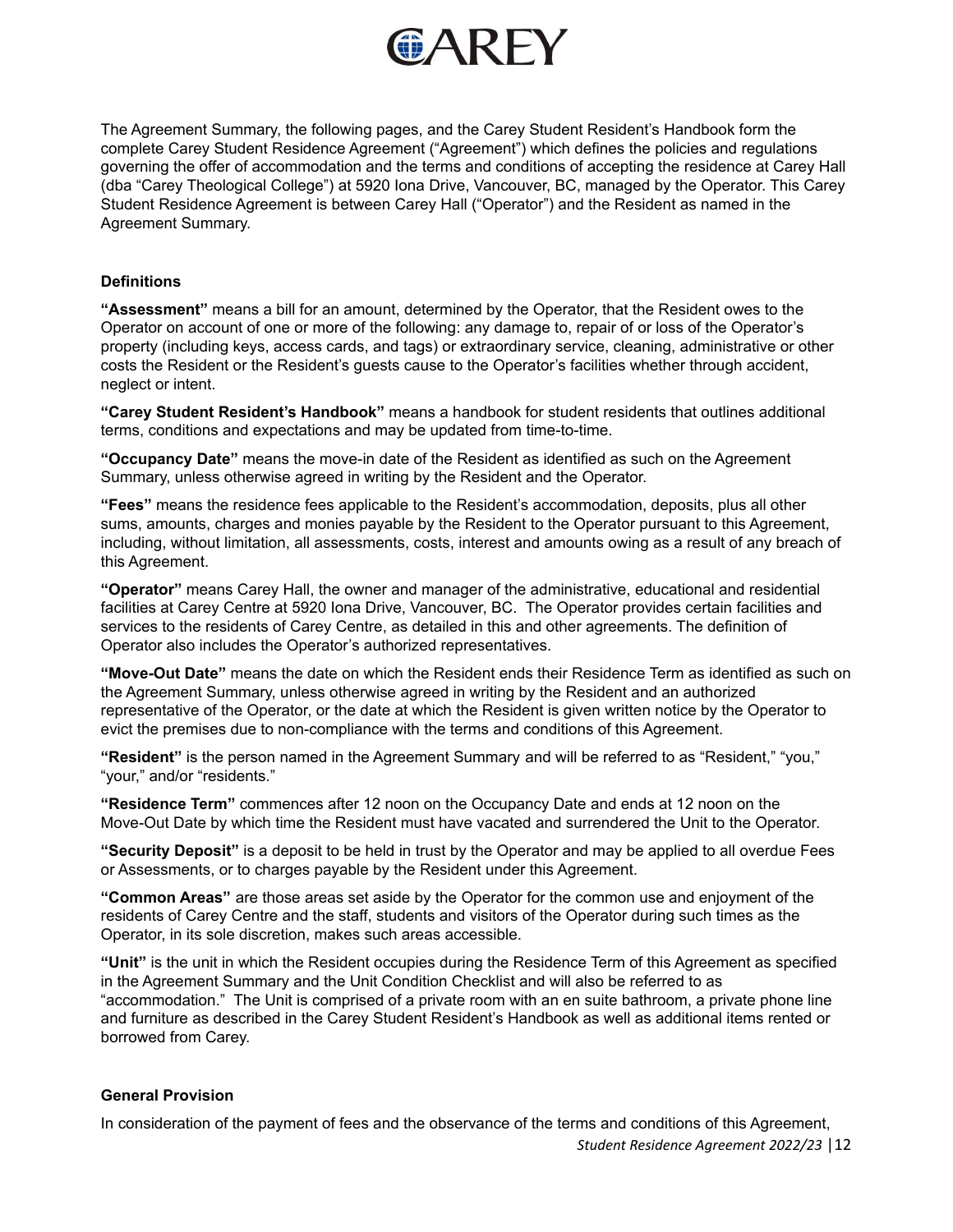

the Operator offers and the Resident accepts the residence at the Premises during the Residence Term by which time on the Move-Out Date, the Resident must have vacated and surrendered the Unit to the Operator.

The offer of the Operator includes the following facilities and services:

- 1. The Unit;
- 2. The use of common areas of the Premises including the dining room, student lounge, study lounge, laundry room, bicycle storage areas and any other common areas, at such times as they are made accessible to the Resident and subject to the Operator's discretion. The Operator reserves the right to restrict access by the Resident to common areas including some of the office, administrative and educational areas within the Premises at certain times, for the secure functioning of its multiple uses; and
- 3. Three (3) meals per day, served in the dining room at scheduled times during the Residence Term except for such times when the Operator determines meals will not be served during the Residence Term due to circumstances beyond its control or when during a break in the academic year when most students vacate their Units for a period of time including but not limited to Christmas holidays and term breaks. The Operator will consider special dietary requirements but cannot guarantee their fulfillment.

### **ResNet Agreement**

The Operator will provide computing network access to your Unit through UBC ResNet Service. This may be through wireless and/or wired connectivity. If you use the network, you agree to abide by the terms and conditions outlined in the UBC ResNet Service Agreement. You also agree to abide by UBC's Acceptable Use and Security of UBC Electronic Information and Systems Policy. The Resident agrees to review and accept all applicable terms, conditions and agreements related to their use of ResNet on UBC's website.

## **Age Criteria**

Unless the Resident is 19 years of age or older when he/she enters this Agreement, the Resident's parent or legal guardian is required to co-sign this Agreement, and whereas the parent or legal guardian of the Resident agrees to assume full financial responsibility related to this Agreement as incurred during the Residence Term and thereafter. The parent or legal guardian of the Resident agrees to comply with the policies, rules and regulations of the Operator.

#### **Agreement Changes**

Changes may not be made to the terms and conditions of this Agreement without the expressed written agreement of the Operator. During the Residence Term of the Agreement, the Operator may unilaterally change or delete any provision of this Agreement or add provisions to this Agreement by sending you an email notification to the email address you have provided to the Operator or by written notification delivered to your mailbox assigned to your Unit. Normally, changes will be effective and binding upon the date set out in the notification. If no date is set out in the notification, the changes will be effective one week from the date the notification was sent. However, changes may be implemented immediately when, in the opinion of the Operator, the health or safety of any person may be adversely affected by a delay.

#### **Fees Payable**

The Resident shall pay in full all Residence Fees and deposits according to the prescribed due dates in the Agreement Summary.

The Security Deposit will be held in trust by the Operator and may be applied to all overdue Fees or to charges payable by the Resident under this Agreement. The Operator will hold the Security Deposit in trust if the Resident is returning the next academic year; or it will be refunded to the Resident less any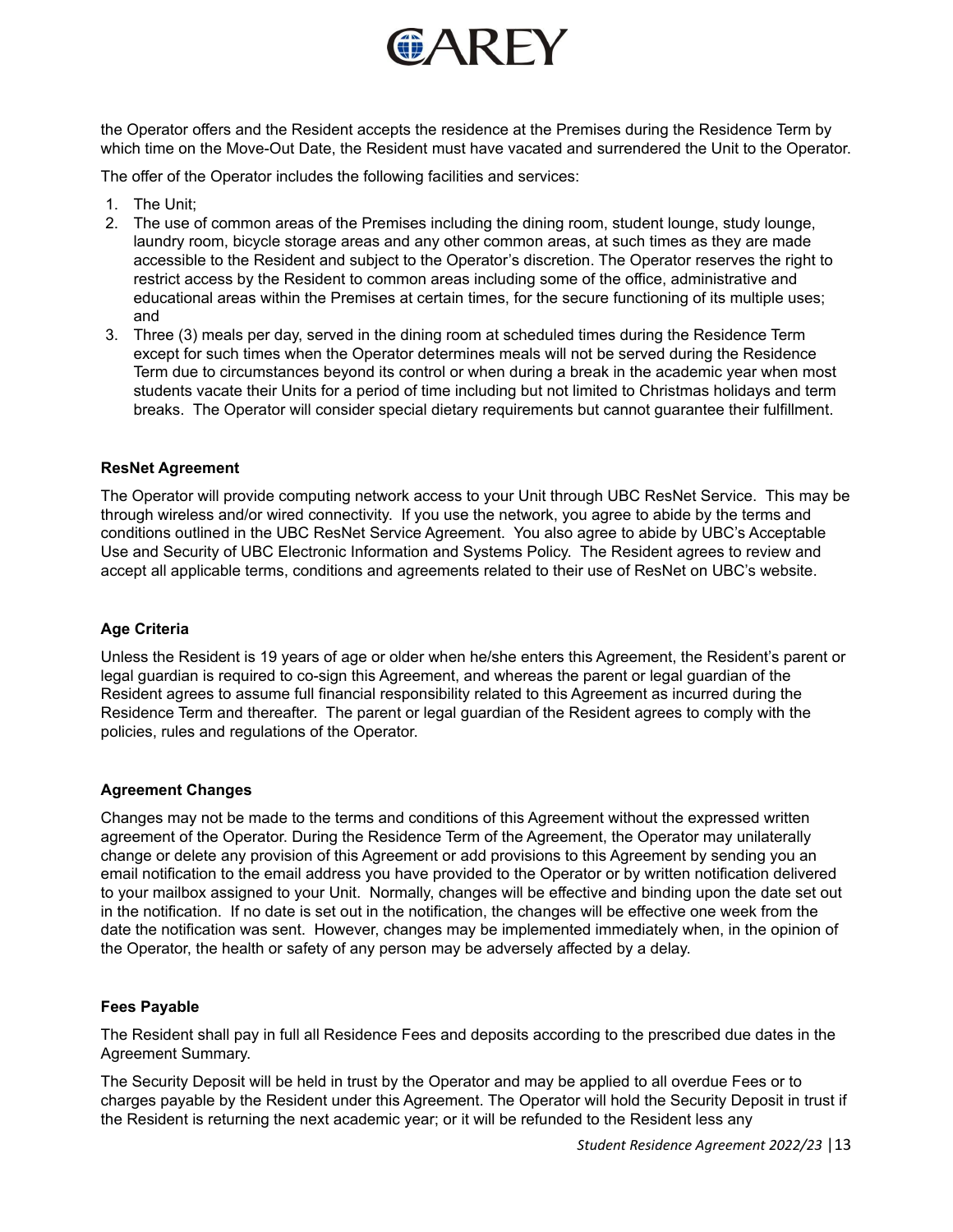

Assessments, Fees and outstanding charges if the Resident will not be returning the next academic year. If a portion of the Security Deposit is applied by the Operator to pay for amounts owing by the Resident during the Residence Term, the Resident must reinstate the Security Deposit to its original full amount prior to the Resident reoccupying the Unit.

The following terms apply to all fees and payments required by the Operator:

- 1. A \$35 service charge will be levied on all cheques returned by your bank for any reason.
- 2. The Resident will pay all fees that may be imposed by the Operator from time to time in respect of financial transactions, including but not limited to international money transfer, electronic funds transfers and Interac transactions where, after initial processing, the transaction is cancelled or voided due to insufficient funds.
- 3. Overdue payments will not be accepted and will be deemed as a breach of this Agreement resulting in the Unit being assigned to another individual. Under extenuating circumstances, the Operator may consider later payment of fees, which will be subject to a late payment fee of \$25 for every week or portion of a week payment is not made.

# **Termination**

This Agreement is on a fixed Residence Term and may not be terminated by either party except under circumstances described below:

This Agreement may be terminated by the Resident, at the discretion of the Operator, if (1) the Resident is not admitted to the University of British Columbia or one of its affiliated colleges; or (2) the Resident has a substantiated medical reason preventing university attendance. In each of these cases, the Resident will be required to provide documentation satisfying to the Operator to substantiate the Resident's request for a waiver of financial obligations.

This Agreement may be terminated by the Operator if at any time, the Resident (1) fails to pay when due any of the Fees stipulated in this Agreement; (2) fails to pay when due any assessments assessed pursuant to the terms and conditions of this Agreement; (3) has violated the rules, policies or procedures and/or the residence standards and regulations as stated in this Agreement and the Carey Student Resident's Handbook, or the spirit thereof, as they may be amended from time to time; and/or (4) breaches any provision of this Agreement.

In the event of termination of this Agreement and eviction, you will remain indebted for any fees, including but not limited to assessments accrued pursuant to the terms and conditions of the Agreement and any that may arise from your occupancy, use of and departure from your Unit and the residence, due to the cost of cleaning or repairing your accommodation including the cost of storing and disposing of any possessions left in the accommodation; otherwise from your failure to comply with the terms and conditions of this Agreement, including fees for the balance of the Agreement term remaining after your eviction.

## **Breach of Agreement**

If the Resident is in breach of or neglects or fails to perform or observe any of the terms and conditions of this Agreement and such breach, neglect or failure continues for ten (10) days after service on the Resident of a notice to remedy the breach, it shall be lawful for the Operator, without further notice, to terminate this Agreement and to repossess the Unit, without refund of any monies and without prejudice to any other right of action of the Operator against the Resident.

# **Overholding**

If the Resident continues to occupy the Unit after the Residence Term or the termination of this Agreement,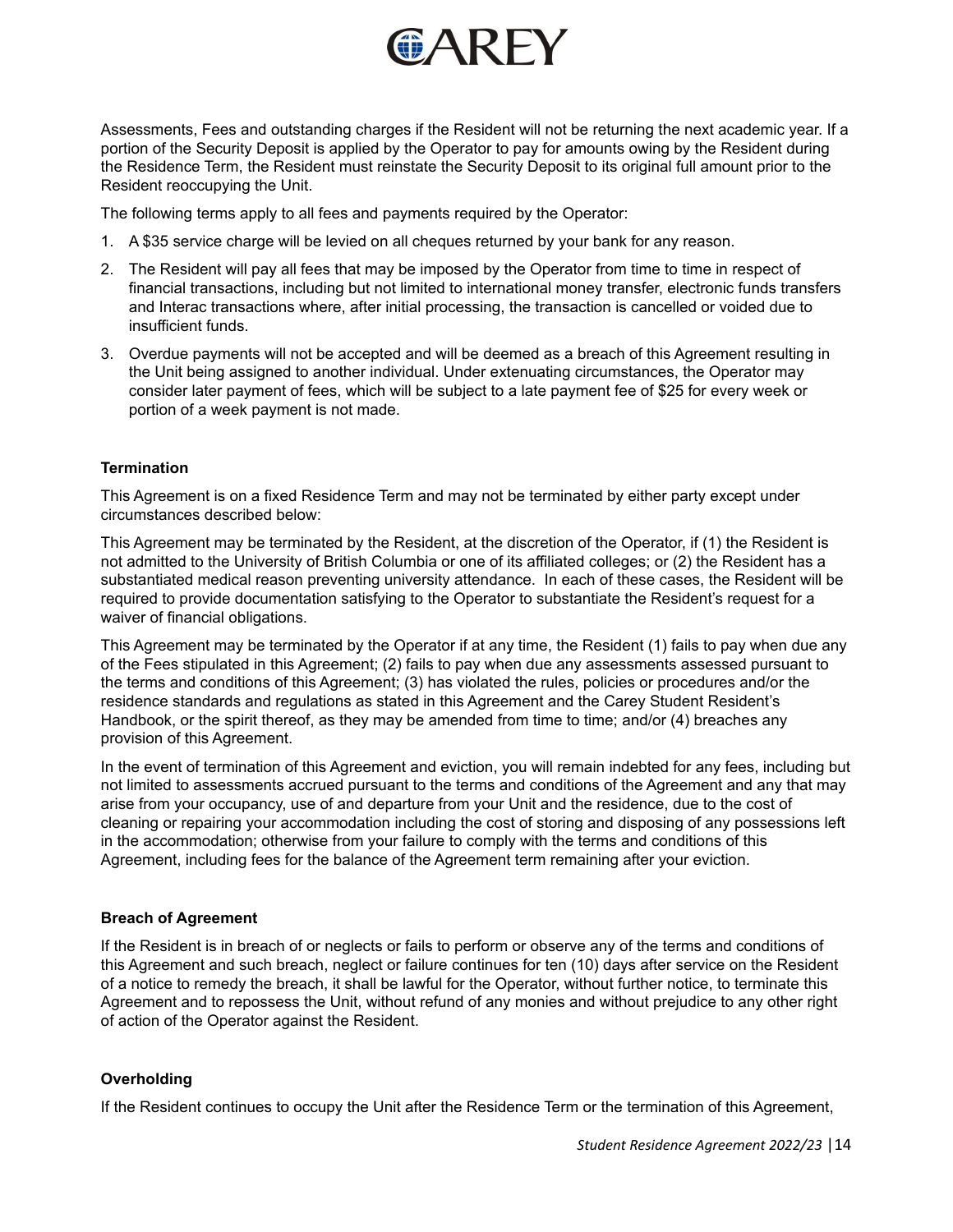

no new right of occupancy is thereby created and the Operator may, without notice, re-enter and take possession of the Unit, remove the Resident and all other persons and property and use such force and assistance as the Operator deems necessary to retake possession of the Unit.

If the Resident wishes to extend his/her stay in the Unit, any applicable extra fees must be paid and a new written agreement must be entered into between the Resident and Operator.

## **Abandonment and the Right to Dispose of Chattels**

No goods or chattels of the Resident shall remain in Carey Centre after the Resident vacates the Unit or after the Residence Term, whichever is earlier.

The Unit and your and any of your guests' personal property may be deemed by the Operator to be abandoned when:

- 1. a substantial amount of your personal property is removed from Carey's premises and your Fees are unpaid after the date that they are due; or
- 2. your Fees remain unpaid after the date they are due and the Operator has not received a response from you for a period of 14 days after sending you a notice.

If the Operator deems the Unit to be abandoned, the Operator may re-enter your accommodation. In that event, re-entry may be made without notice to you and without liability to you for any damage or prosecution. In addition to any additional rights the Operator may have, the Operator may re-rent your accommodation.

You acknowledge that after the Residence Term or in the case of abandonment, the Operator will remove and dispose of your and any of your guests' personal property without compensation to you or your guests (as the case may be). You agree that the Operator will be under no obligation to store such belongings or to sell them or otherwise recover their value.

## **Care of Carey**

The Resident shall keep the premises of the Operator including but not limited to the Premises, the Unit, the exterior of his/her Unit doors, and common areas clean and tidy, not damage the Premises (except for normal wear and tear) and accept responsibility for the cost of repairs attributable to the conduct of the Resident and his/her guests and which are not a result of normal wear and tear.

The Resident is also responsible for mitigating any strong odours and smells originating from his/her Unit that are deemed disagreeable to others. Failure to do so may result in cleaning charges, and/or further action as may be deemed appropriate by the Operator. Common area damage or inappropriate upkeep may result in shared Assessments, the possible relocation of the Resident, and/or denial of future residence assignment.

The Operator reserves the right to enter the Unit when deemed necessary. The Operator will inspect the Unit during the semester breaks and, where necessary, will rectify deferred cleaning and may deduct any resulting costs from the Security Deposit. In such cases, the Security Deposit must be reinstated to its original full amount prior to the Resident reoccupying the Unit.

Residents are expected to contribute to the cleanliness and tidiness of common areas and are not permitted to leave garbage bags, waste or other items in the common areas of the residence such as hallways, stairwells, lounges, or elevators.

## **Vacating the Unit**

The Resident must vacate the Unit no later than 12 noon on the Move-Out Date applicable to your Residence Term. Vacating the Unit means cleaning the Unit to the condition at the Occupancy Date, completing the outgoing Unit Inspection Checklist, returning all keys, access card or tags, and removing all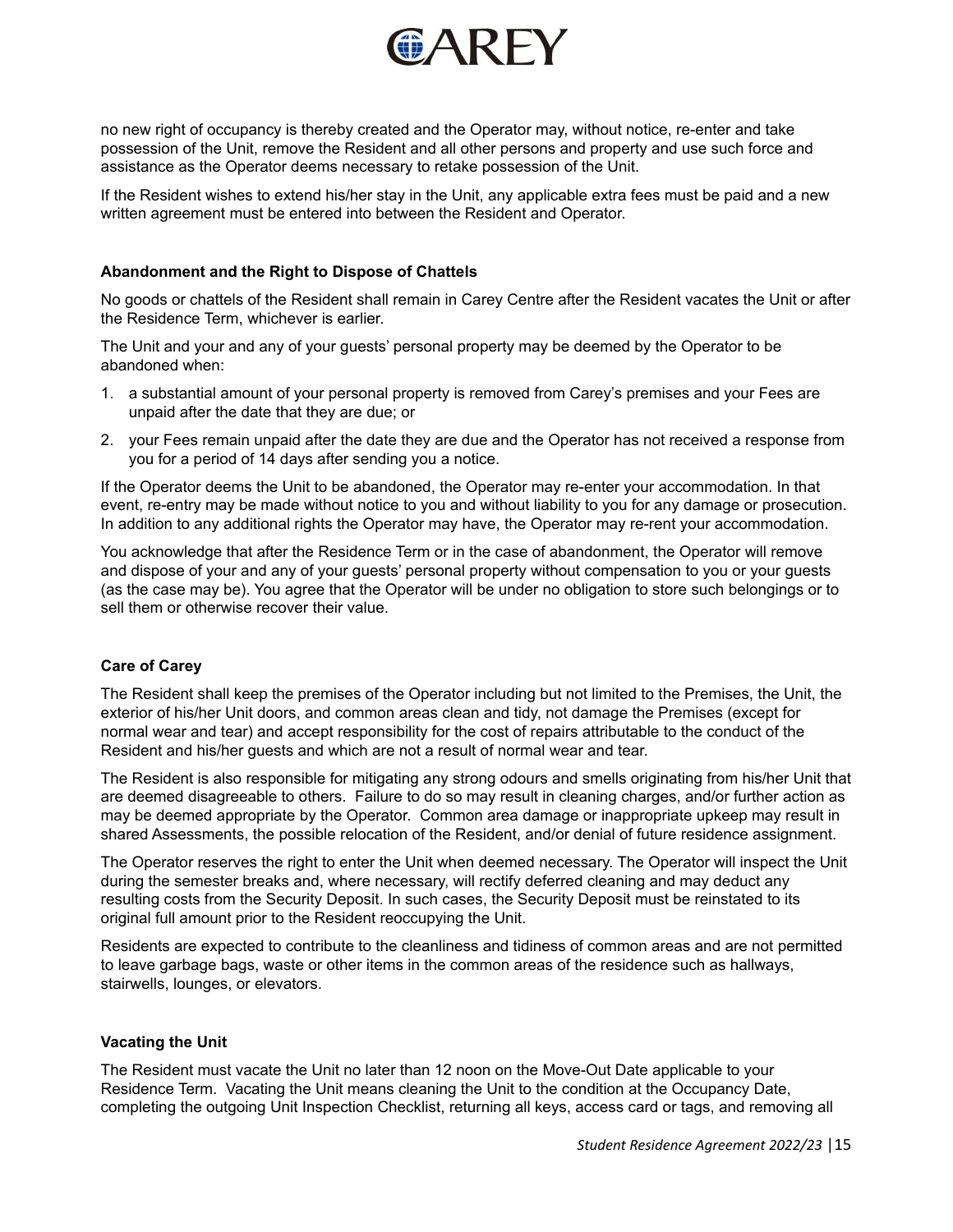

persons and personal possessions from the Unit.

Upon checkout, you must leave the mattress protector and all other linens borrowed from the Operator, if any, folded on the bed in plain sight (not in a drawer, on a shelf, in a closet, or anywhere else) of the Unit. Failure to do so may result in an Assessment for the missing item.

If you fail to vacate the Unit when required pursuant to this Agreement, in addition to the Operator's other remedies, you will pay all the Operator's costs arising from such failure to vacate including, without limitation, the cost to the Operator incurred to clean your Unit and to provide accommodations for the incoming resident who is scheduled to take possession of your Unit.

Any of your personal property and the personal property of your guests remaining on the Operator's premises after the termination of this Agreement (whether by expiry, early termination or abandonment), will be removed and disposed of without compensation to any person and you will be charged for such costs incurred. The Operator will be under no obligation to store any such belongings remaining on the Operator's premises or to sell them or otherwise recover their value. In the event the Operator chooses to store any of your property left on the premises, you are responsible for the Operator's cost of doing so, and any subsequent disposal costs.

### **Pests**

The Resident shall not allow conditions to exist that, in the opinion of the Operator, may encourage the infestation or propagation of insects, rodents or other vermin. You are required to promptly report the presence or suspected presence of pests (including bedbugs) to the Operator. Personnel authorized by the Operator may enter your Unit, without notice and without your presence, to inspect for pests. Should, in the opinion of the Operator, treatment be required, you will be required to comply with the prescribed treatment methods and protocol which may include preparing your Unit and any personal possessions for scheduled treatment. This may include relocation, cleaning and/or removal and disposal of furnishings or personal possessions. In such an event, you will not be reimbursed by the Operator for any disruption, relocation, loss or loss of use of personal possessions or furnishings. Should you fail to prepare your Unit and any personal possessions for treatment in accordance with instructions from the Operator, or otherwise fail to follow the Operator's directions regarding pest treatment, you may be held responsible for the cost of rescheduled or additional treatments of your Unit and any personal possessions, or of other portions of the residence property.

## **Pets**

The Resident and the Resident's guests shall not bring or keep in or around the Premises any pets or animals except for certified guide dogs or service dogs for the Resident and his/her guests with the written consent of the Operator.

The written consent of the Operator for guide dogs or service dogs must be obtained prior to the animal arriving at the residence. Any guide dog or service dog must be kept in such a manner so as not to disturb, threaten or create a nuisance to other persons including staff, and, without limiting the foregoing, in accordance with the applicable policies, rules and regulations of the Operator.

## **Quietness**

Since Carey Centre is located in a vibrant and growing community, the Resident is expected to tolerate a reasonable noise level commensurate with such living standards. Absolute silence is not possible. However, residents are not permitted to create excessive noise and are expected to be considerate of their neighbours 24 hours a day, seven days a week. In cases of dispute, the Operator's authorized officer will determine what is reasonable. If your neighbour asks that you be quiet, please respectfully consider that person's wishes and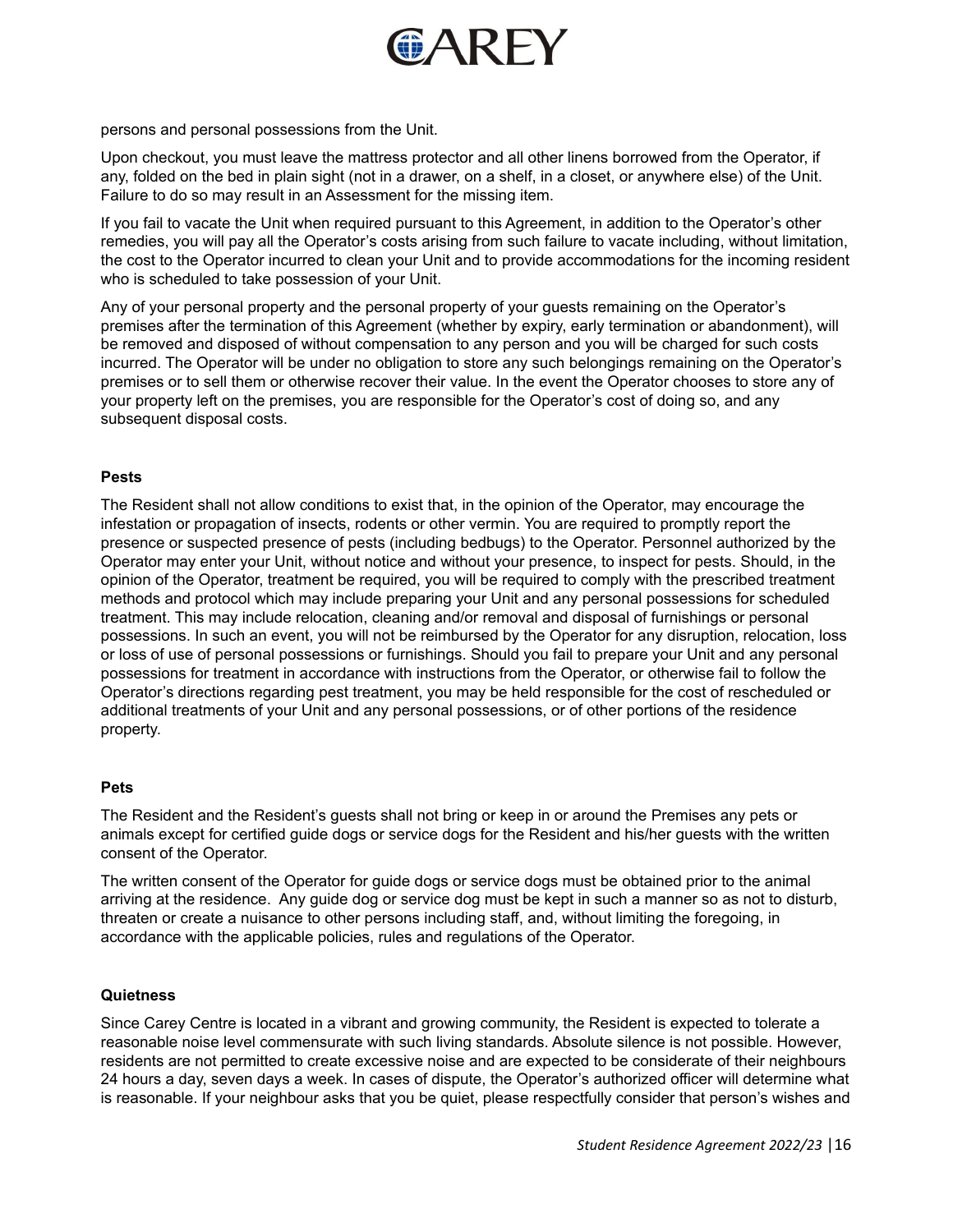

reduce your noise appropriately.

Radios, televisions, video games, stereo or other audio equipment or musical instruments may not be played such that sound, and especially bass (low frequency sound) can be heard outside of the Resident's Unit. Subwoofers are not permitted in your Unit or anywhere at the Operator's premises.

In addition to being considerate at all times, quiet hours, as specified by the Operator from time to time, are those times during which residents are prohibited from making noise which can be heard outside of their unit, or which can be heard outside the residence building and may disturb a resident inside the building. This refers primarily, but not exclusively to talking, noise from audio equipment, radios, televisions, musical instruments, computer equipment, video games and telephones.

# **No Additional Major Appliances**

Residents shall not use or install any major appliances other than those provided by the Operator without the written consent of the Operator. Major appliances include, but are not limited to, stoves, air conditioners, refrigerators, freezers, dishwashers, washing machines or clothes dryers.

# **No Alterations to the Unit or to the Building or Grounds**

Residents shall not make any structural alterations or add to or alter the interior or exterior finishings or appearance of the Unit, Carey Centre or its grounds without the written consent of the Operator.

# **Open Flame**

Unattended open flames, such as a candle or incense, cooking devices that are open-coil, open-flame or gas-based, including but not limited to hot plates and butane-burners, are not permitted in the Operator's premises.

# **Playing Sports or Sporting Activities**

Residents are not permitted to engage in physically active games/activities inside the Operator's premises, including but not limited to games/activities that involve throwing, kicking or shooting an object (such as a ball, hockey puck, football, golf ball, soccer ball, Frisbee, or hacky sac), and games/activities that may result in participants running, cycling, skateboarding, etc.

## **Not to Disturb or Harm Others**

Residents shall not use the Premises for any purpose other than as the Resident's personal residence and not commit any act which is an annoyance, is disruptive or is a nuisance to other residents of the Premises and to the Operator and its students, visitors, employees, contractors, agents and representatives, or to the owners or occupiers of adjacent properties.

Residents shall not verbally or physically abuse or intentionally cause harm to other residents or visitors to the Premises, the students of the Premises, the Operator and its employees, contractors, agents and representatives.

## **Authorized Occupants**

The Resident is the only authorized occupant of the Unit under this Agreement. The Resident shall not assign, sublet or otherwise dispose of or in any way part with the possession of or grant any licence to use the Unit in the Premises; and the Resident shall not permit any person to remain in the Premises as an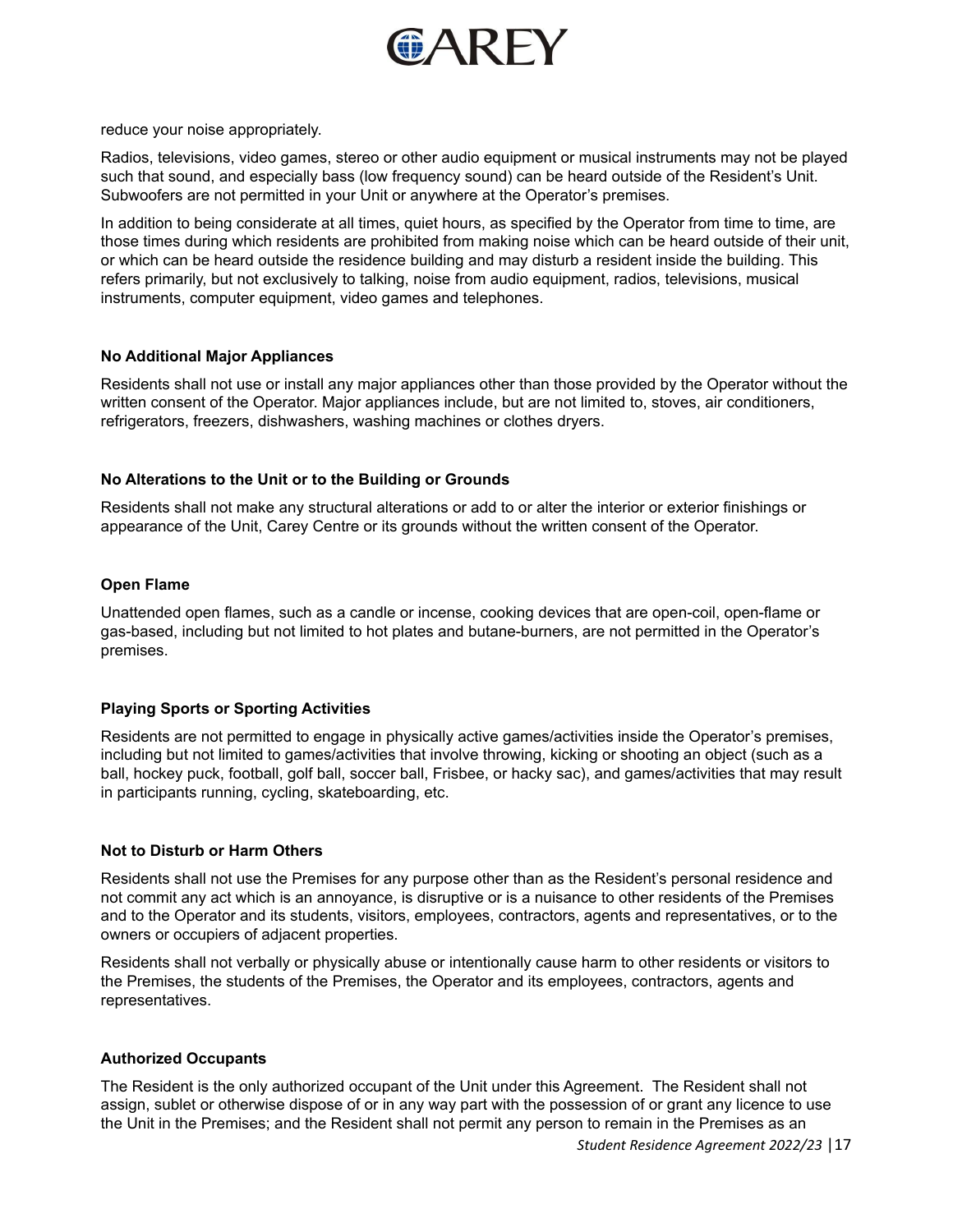

overnight guest without the prior approval of the Operator.

## **Resident's Responsibility for Guests**

Residents are responsible for their guests' behaviour whether or not they participated in, condoned or were aware of the guests' behaviour. Anyone who is invited to, accompanied on, accepted or admitted to the Operator's properties (which includes but is not limited to all residence buildings, parking lots, and surrounding grounds) is deemed to be a guest of that resident. A resident who facilitates the access (for example: opening a locked door) of a stranger to residence property will be deemed to be the host of that person and will be held responsible for that person's behaviour as if the person were their guest. Residents must be present as hosts of their guests at all times, however their failure to be present does not mitigate or relieve their responsibility for their guests' behaviour. Residents are responsible for their guests' actions until the guests leave the residence property. The Resident shall be responsible for any breach of any of the terms and conditions contained in this Agreement by any of their guests. Any such breach shall be regarded for the purpose of this Agreement as a breach of the Agreement committed by the Resident.

Accompanying or acting as a host to a former resident who was evicted and does not have visiting privileges, and/or a person whose visiting privileges have been revoked, is prohibited. Residents are responsible for activities that take place in their Unit whether they are present at the time of the activity or not. The Resident's failure to lock his/her door does not mitigate their responsibility for the actions of others that occur in the Resident's unit.

With prior approval of the Operator, Residents may accommodate one overnight quest of the same gender in their Unit at a time for a maximum of four (4) nights in any given month. Residents may be evicted for guest stays, which exceed this period of time or are a disturbance to the floor or other units. No extra bedding is available and guests may not sleep in the lounges or common areas. No person may be the guest of more than one resident in succession.

#### **Insurance**

The Resident shall not commit any action or permit to be done in Carey or bring or keep anything in Carey which may in any way invalidate or violate any insurance policy relating to the Operator. The Resident agrees to indemnify and save harmless the Operator from and against any expense, loss or damage suffered by the Operator by reason of the Resident's breach or non-performance of any term of this Agreement.

The Operator does not provide the Resident with general insurance, liability insurance or property insurance for personal belongings or for damage caused by fire or any other act caused by the Resident. The Resident will be fully responsible for all costs and damage without limitation related to any act by the Resident that causes such damage. It is recommended that the Resident arrange for his/her person and all his/her personal effects in residence units and all other residence property be covered by private insurance. The Operator strongly advises the Resident to obtain a residential insurance policy that covers: (1) loss of personal property; (2) relocation costs due to Unit damage whether or not caused by the Resident; (3) liability for loss or damage to the property of others; and (4) liability for personal injury to others, loss of personal property and liability for personal injury and property damage.

Insurance may be available as an extension of your family's home insurance policy, or you may obtain your own insurance package.

**In any case, the Resident must maintain at least one million dollars liability insurance coverage for damages caused by the Resident with the Operator named as a beneficiary.**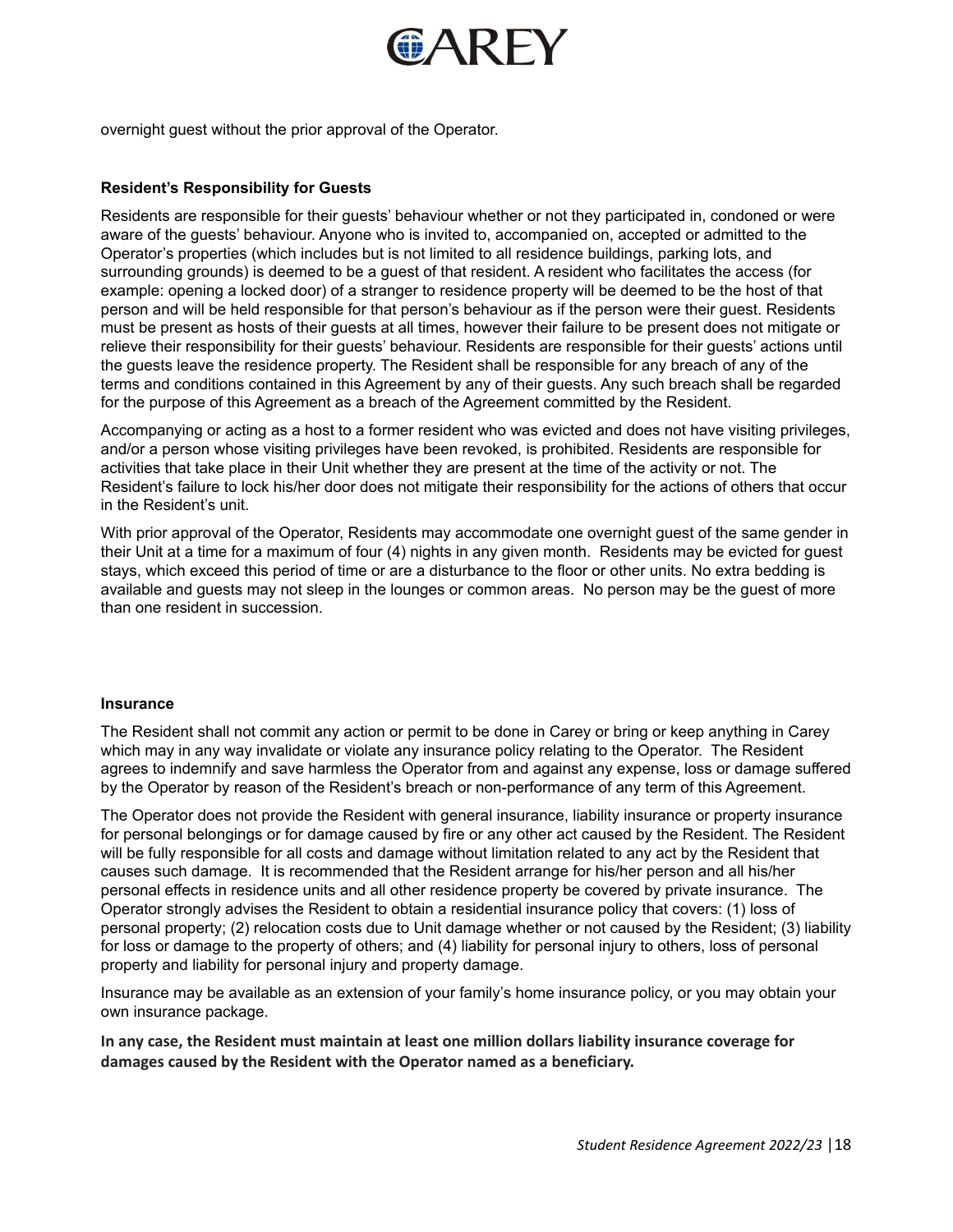

### **Waiver of Liability**

The Operator is not responsible for property belonging to the Resident or any of the Resident's guests which is lost, stolen or damaged in any way, regardless of cause, whether or not this may occur in the Unit or on the Operator's property. The Operator is not responsible for any injury, death, damage or loss whatsoever caused to the Resident or to the Resident's guests while in or about the Unit, the residence property or the Operator's other properties or while engaged in activities organized or sponsored by the Operator or its employees, agents, or assigns.

### **Indemnity**

The Resident and, if applicable as a co-signor to this Agreement, the parent or legal guardian of the Resident, for himself/herself, his/her personal representatives, heirs, and next of kin, agree: (1) not to make any claims or actions against the Operator, its employees, contractors, agents and representatives with respect to any loss, damage or injury suffered by the Resident or any other party as a result of any act or omission by any other party or parties including, but not limited to, other occupants and residents of Carey Centre, employees, contractors, agents and representatives of the Operator and (2) to hold the Operator indemnified against any such claim or action.

## **Ongoing or Occasional Construction**

The Operator shall at all times keep the Premises in a state of good repair and maintenance and to attend to any necessary repairs on a commercially-reasonable efforts basis. The Operator reserves the right to undertake on-going maintenance, renovation, building repairs, alterations or occasional event preparations which may cause construction to be underway during the term of this Agreement. The work typically takes place during regular business hours, but may begin earlier or extend into evenings or weekends. The Operator will endeavour to ensure that prudent construction practices are followed, but there may be noise, dust and temporary interruption of some services. Residents may be required to temporarily or permanently relocate to facilitate construction or renovations to their residence area. There will be no compensation or reduction to your residence Fees due to disruption and/or relocation.

## **Duty to Enforce House Rules and Standards of Conduct**

The Operator shall maintain civil standards of conduct and general observance of the Carey Student Resident's Handbook for the benefit of all residents of the Premises, the employees and the students of Carey. The Operator reserves the right to amend or change rules in effect from time to time in its sole discretion and the Resident agrees to abide by the rules the Operator sets. The Resident agrees to familiarize themselves with the Carey Student Resident's Handbook and to observe, support and promote the protocols, standards and practices espoused therein. If disagreement appears between this Agreement and the Carey Student Resident's Handbook, the terms and conditions of this Agreement shall prevail.

The Operator maintains the right to terminate this Agreement and evict the Resident who has proven to be a hazard to his/her own or other's health, safety, property or enjoyment of life at the Premises.

## **Transfer Resident**

Operator retains the right to transfer the Resident from one private room to another within the Premises at its sole discretion, with reasonable notice being given prior to any such transfer.

## **Dispute Resolution**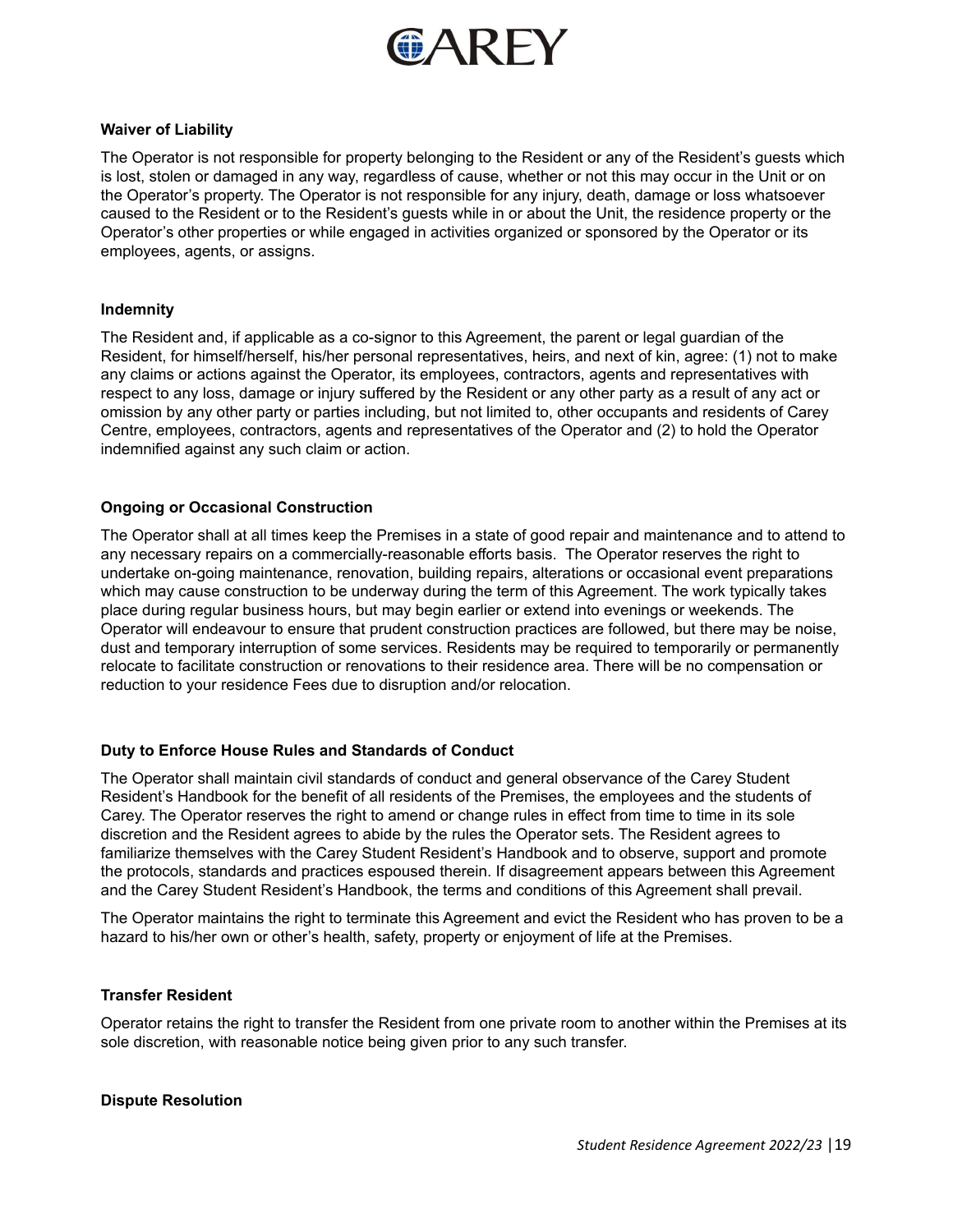

If any dispute or difference arises between the Resident and other resident(s) of the Premises, such dispute shall be decided by the Operator using standard grievance resolution procedures. The decision of the Operator shall be final and binding on all parties.

If any dispute or difference arises between the Resident and the Operator and such dispute or difference cannot be resolved by using standard grievance resolution procedures, then such dispute or difference shall be resolved by mediation or arbitration pursuant to the Commercial Mediation Rules of the British Columbia International Commercial Arbitration Centre in Vancouver, BC.

## **Notices**

A notice shall be deemed sufficiently served on the Operator if such notice is forwarded by certified post or left addressed to it at its address shown in this Agreement and acknowledged in either case as received by a duly authorized staff member of the Operator.

A notice shall be deemed sufficiently served on the Resident if such notice is forwarded to the Resident by sending the Resident an email notification to the email address the Resident has provided to the Operator or by written notification delivered to the Resident's mailbox assigned to the Unit at the Premises or at an alternative address furnished by the Resident to the Operator for such purposes. In the case of service by mailbox delivery at the Premises or post, the Resident shall be deemed to have been served two (2) clear business days after delivery or posting.

## **The Operator's Performance**

The Operator, insomuch as it is within the Operator's control, will provide the accommodation pursuant to the terms and conditions stated in this Agreement. To the extent that the Operator is unable to fulfill, or is delayed or restricted in fulfilling, its obligations under this Agreement by any cause beyond its control, the Operator shall be relieved from the fulfillment of its obligations during that period and you shall not be entitled to any reduction in fees or compensation as a result thereof. Without restricting the generality of the foregoing, the Operator shall not be responsible for:

- 1. failing to meet its obligations under this Agreement due to a strike by its employees, a lock-out of employees by the Operator or any other form of job action or labour unrest, acts of God including fires, floods, storms, earthquakes, intervention by civilian or military authorities, acts of war, acts of terrorism, public health emergencies, or new or amended federal, provincial or local government laws, regulations, bylaws or policies; or
- **2.** the failure to provide any utility to the accommodation, or a reduction in the quality or quantity of a utility, whether such utility is provided by the Operator or by third party providers.

## **Governing Law**

The Resident agrees to the terms and conditions of this Agreement and to abide by all federal, provincial and local government laws, regulations and bylaws, and the Operator's rules, regulations, policies and procedures, including but not limited to those issued from time to time by the Operator. To the extent that there is any discrepancy between matters dealt with both in this Agreement and any other publication of the Operator, the provisions of this Agreement shall prevail.

The Resident acknowledges that the *COVID-19 Special Provision Agreement* is an effective part to this Agreement. To the extent that there is any discrepancy between matters dealt with both in this Agreement inclusive of the *COVID-19 Special Provision Agreement,* and any other publication of the Operator, the provisions of this Agreement shall prevail.

The Resident acknowledges that the Residential Tenancy Act of British Columbia does not apply to this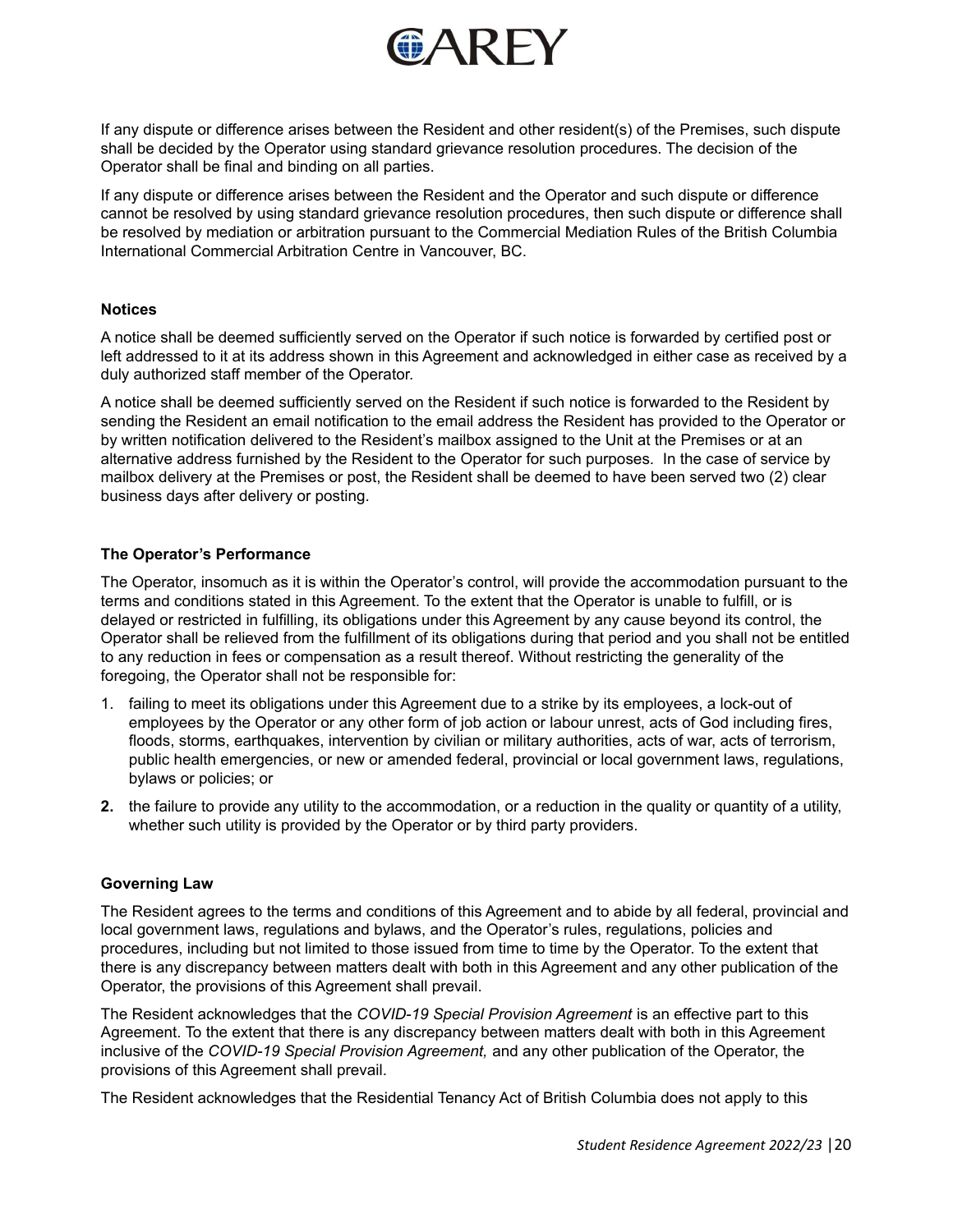

Agreement or to the Resident's occupation of the Unit at the premises.

# **Privacy of Information**

The Resident's personal information possessed by the Operator will not be generally released to any external party without the Resident's express consent, unless permitted or required by law. The Resident hereby grants the Operator discretion to judge whether the Resident may be injured, ill or a danger or a threat to themselves or others, to an extent that third parties should be contacted and provided with vital information about the Resident.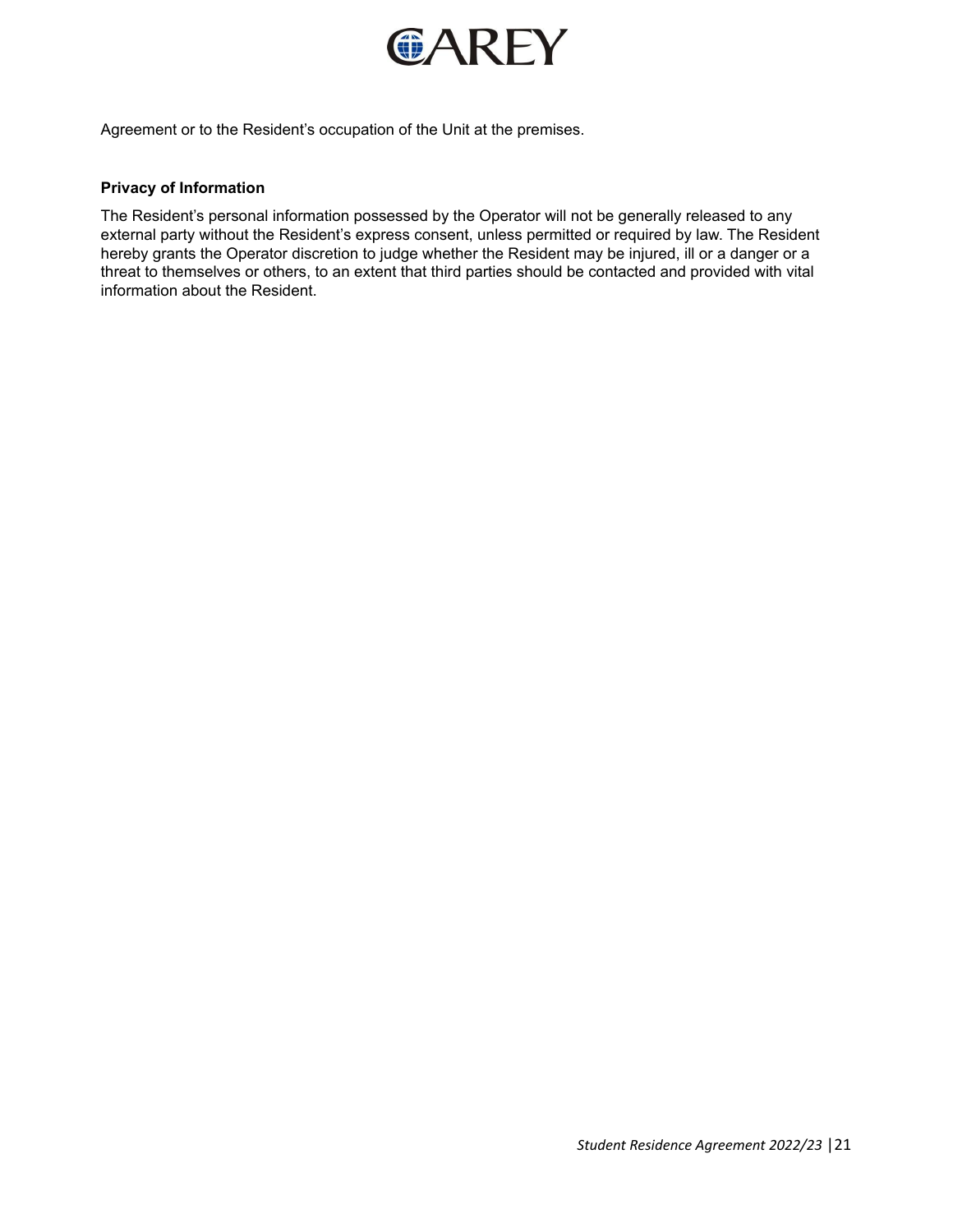

# **COVID-19 Special Provision Agreement**

- 1. The following provisions relate to the public health emergency arising from the Covid-19 virus and any mutation, or recurrences thereof, whether declared or undeclared by government authorities (the "Covid-19 Emergency").
- 2. During the Covid-19 Emergency, Carey will be following all health and safety requirements required of it by government authorities including Provincial Health Authorities, the Provincial Health Officer, and WorkSafe BC ("Government Authorities"). Carey will implement these health and safety requirements and may choose to implement additional measures that are in excess of the safety requirements of Government Authorities. These measures are for the benefit of the residents, other guests at Carey, employees of Carey and for the benefit of society in general and may be modified from time to time.
- 3. To address the Covid-19 Emergency, notwithstanding any other provision of this Contract:

a) Residents must fully comply with all relevant public health authorities' rules regarding Covid-19 as well any additional measures required at Carey. Examples of these additional rules and measures could include but are not limited to:

- Closing or limiting access to common areas on the residential property;
- Requiring handwashing or other hygiene routines to be followed while on residential property;
- Requiring the use of personal protective equipment such as masks or gloves;
- Requiring special cleaning procedures or other procedures to be followed in a resident's accommodation, particularly with respect to shared spaces;
- Requiring the prompt reporting of any illness to the Dean of Student and Building Accommodations General Manager;
- Being required to be tested for the Covid-19 with the results of such test reported to the Government Authorities and if required, to Carey;
- Following any requirements for quarantine procedures in the event of sickness which may include confinement within own room;
- Limiting or restricting visitors to accommodations or to the residential property.

b) Carey may move accommodation, change the configuration of your accommodation, and change the physical layouts of units.

c) Carey may be required to close the residence or reduce the number of residents in residences. In such cases, it may terminate this Contract and require you to vacate your accommodation without offering you alternate accommodation.

d) Measures may be imposed restricting the number of persons permitted in the dining facilities, closing certain dining facilities, requiring the use of different dining facilities, changing meal plan providers, reducing the types of foods available (for example, removing self-serve options) or requiring meals to be picked up on a 'take-out' basis, or be delivered to your accommodation or residence area.

e) Measures may be imposed limiting or restricting visitors to the Premises or limiting visiting between different floors or other units operated by Carey.

- 4. The Resident acknowledges that although Carey will take steps to be in alignment with directives of Government Authorities, it cannot guarantee that other residents will consistently follow them, particularly when in their accommodation.
- 5. The Resident acknowledges that Carey cannot guarantee the Resident will not be exposed to Covid-19 or any mutations thereof, while on properties controlled by Carey and the Resident waives any and all claims that the Resident has or may in the future have against Carey (including Carey's student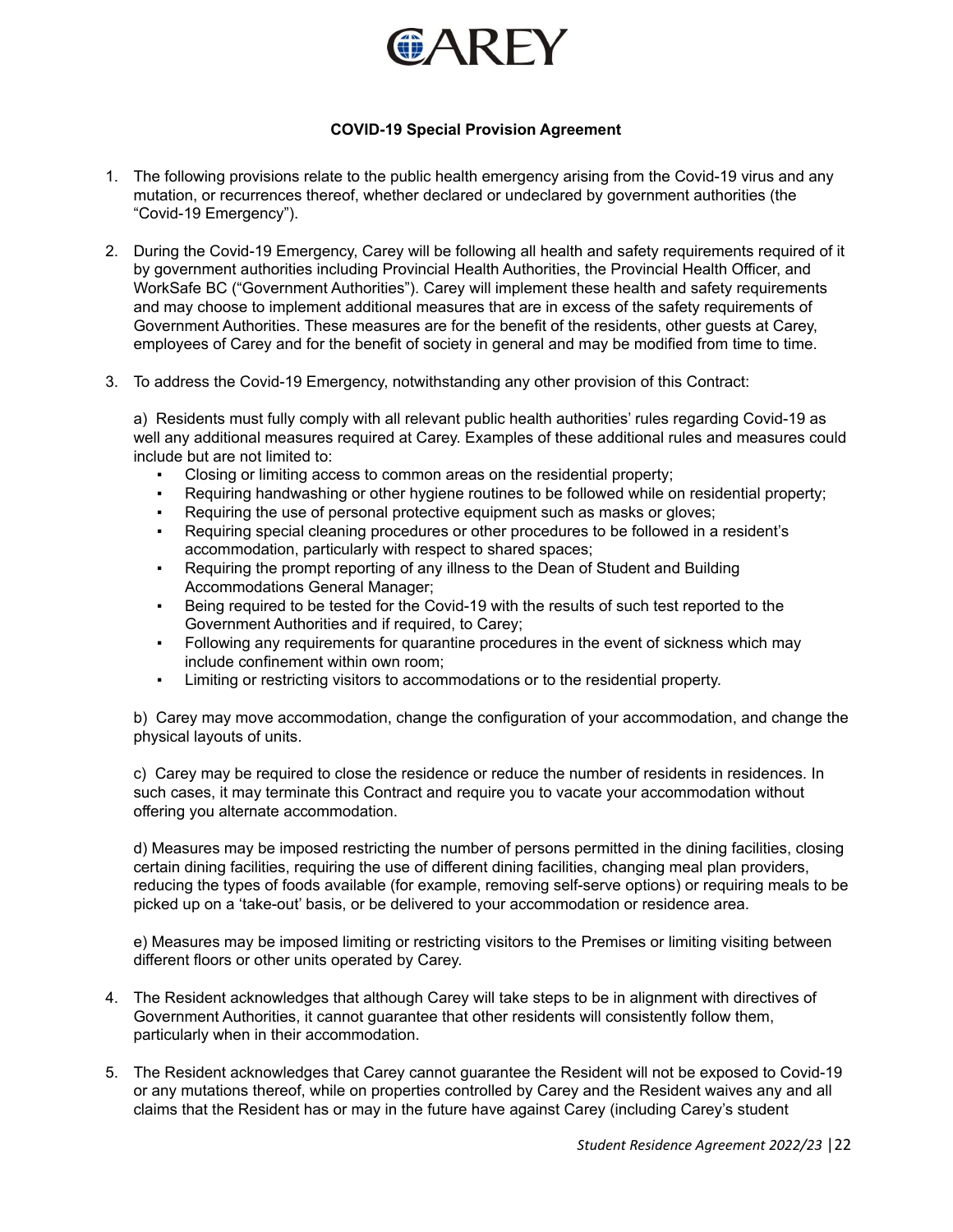

residence), its governors, senators, officers, employees, agents, students or representatives (collectively the "Releasees") and releases the Releasees from any and all liability for any loss, damage or injury that the resident may suffer, arising from or as a result of the transmission of Covid-19 or any mutations thereof to the resident directly or indirectly arising from the services provided pursuant to this Contract due to any cause whatsoever, including negligence, breach of contract, or breach of any statutory or other duty of care.

- 6. The Resident consents to Carey providing the Government Authorities with any information required by them regarding the Resident, including the Resident's health information, in relation to their management of the Covid-19 Emergency.
- 7. Notice to residents of any rules or measures may be given through the email address provided by the Resident, by posting of notices (physically or on webpages), or given verbally by a Carey staff. For the most up to date list of Carey's Covid-19 related rules and measures please see <https://carey-edu.ca/residence-health-safety/>.
- 8. Given the risks of non-compliance, failure to follow Carey's rules or measures related to Covid-19, or failure to follow directions from staff regarding Covid-19 rules or measures may result in standards action up to and including eviction from the residence.

I have read and agree to follow these expectations, for my own wellbeing and for the wellbeing of my fellow students, faculty, and staff. I agree to allow Carey to discuss the terms of this agreement or health-related information with my designated guardian or emergency contact if needed.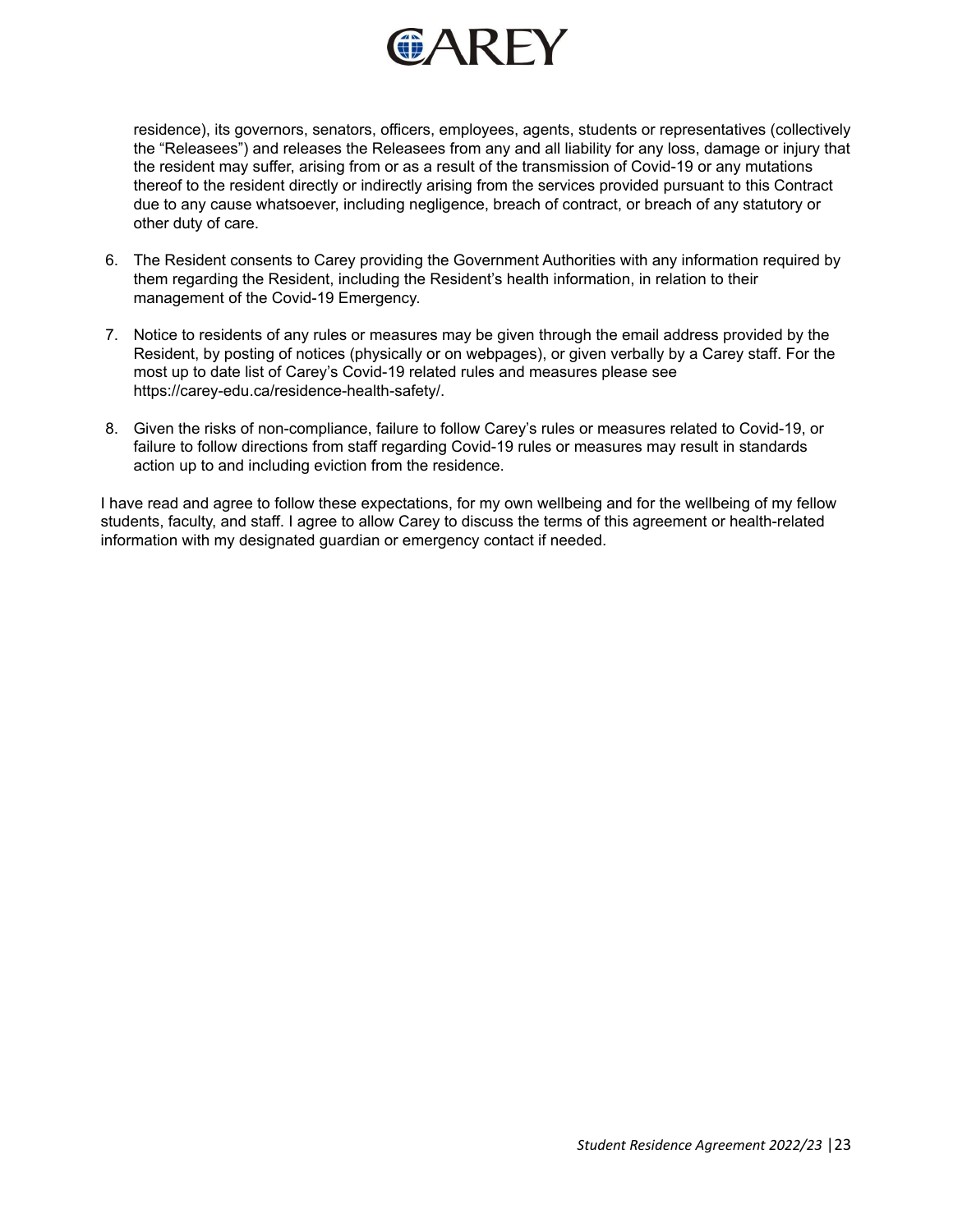

# **ADMINISTRATIVE CHECKLIST**

This checklist contains information considered helpful to the Operator in maintaining an efficient and safe student residence program. No obligation to provide unusual or exceptional service or care to the Resident is to be implied by the provision and recording of this information, but the Operator will apply its best efforts to use this information in accommodating the Resident.

The Resident should fill in all relevant information and submit this checklist along with their signed Student Residence Agreement on the Date of Occupancy.

| The Resident: |                                                      |
|---------------|------------------------------------------------------|
| The Operator: | Carev Hall                                           |
| The Premises: | Carey Centre, 5920 Iona Drive, Vancouver, BC V6T 1J6 |
| The Unit:     |                                                      |

 $\_$  . The contribution of the contribution of the contribution of the contribution of the contribution of the contribution of  $\mathcal{L}_\text{max}$ 

 $\_$  . The contribution of the contribution of the contribution of the contribution of the contribution of the contribution of  $\mathcal{L}_\text{max}$ 

 $\_$  . The contribution of the contribution of the contribution of the contribution of the contribution of the contribution of  $\mathcal{L}_\text{max}$ 

 $\_$  . The contribution of the contribution of the contribution of the contribution of the contribution of the contribution of  $\mathcal{L}_\text{max}$ 

Special dietary concerns?

Special medical concerns?

Emergency contact(s)

| 1. Name:    |          | Relationship:                            |
|-------------|----------|------------------------------------------|
| Phone $#$ : | Address: |                                          |
|             |          | Student Residence Agreement 2022/23   24 |